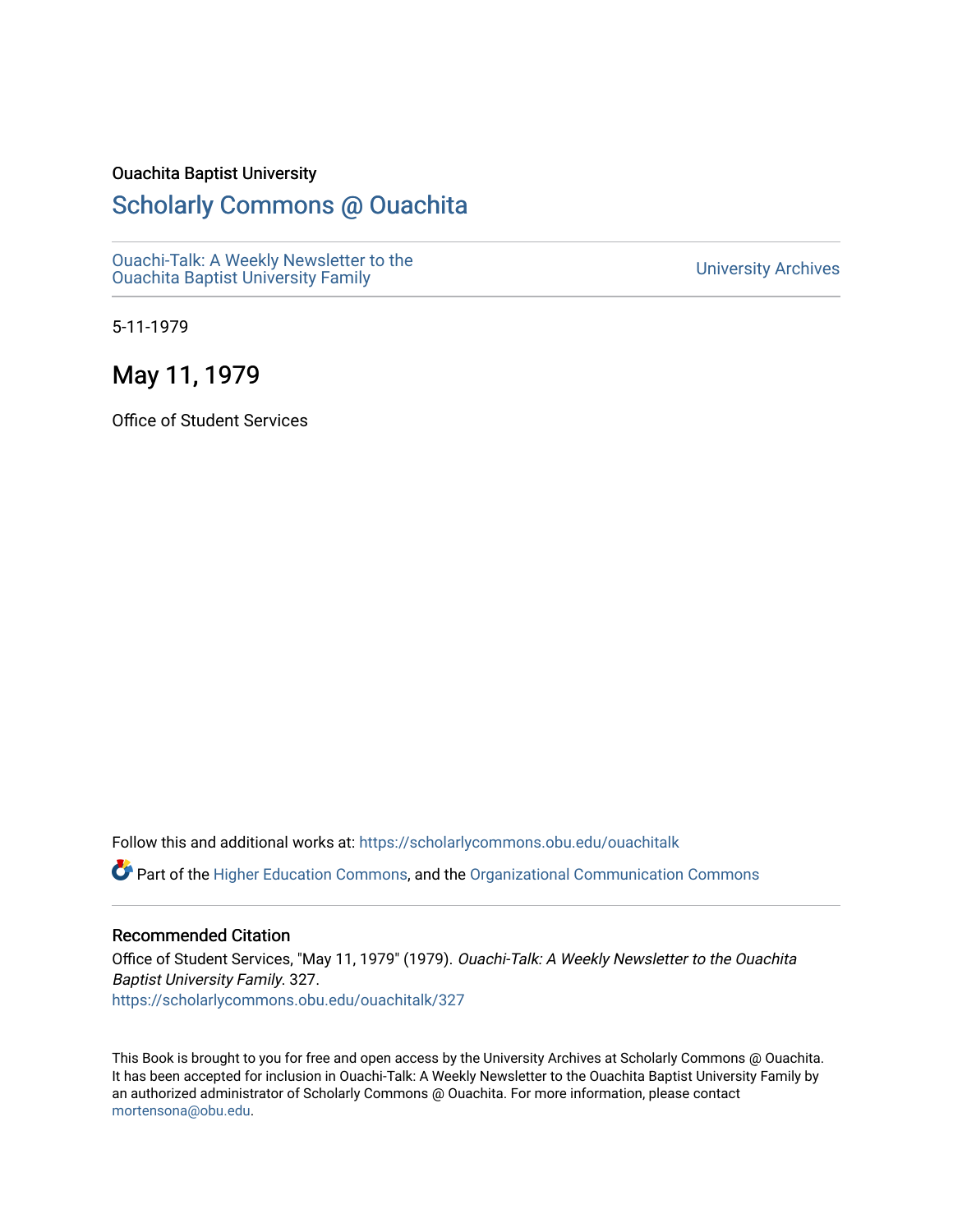

#### EXAMINATION SCHEDULE

May 14, 15, 16, 17, 1979

| <u>TUC</u>                       | Nay 14<br><b>Honday</b>             | <b>May 15</b><br><b>Tuesday</b>       | <b>May 16</b><br><b>Wednesday</b> | <b>Hay 17</b><br>Thursday              |
|----------------------------------|-------------------------------------|---------------------------------------|-----------------------------------|----------------------------------------|
| 8:00 A.M.<br>to<br>9:40A.M.      | <b>MAT</b><br>11:00 A.M.            | <b>MIT</b><br>$1:00$ P.M.             | <b>MAT</b><br>9:00 A.M.           | m<br>9:30 A.H.<br>10:00 A.M.           |
| <b>THE SLOT</b>                  | "C"                                 | ngu                                   | "C"                               | "D"                                    |
| 10:00 A.M.<br>to<br>11:40 A.M.   | <b>MAT</b><br>10:00 A.M.            | <b>MATE</b><br>8:00 A.M.              | <b>MAT</b><br>$2:00$ P.M.         | m<br>$3:30$ P.M.<br>$4:00$ $P.M.$      |
| <b>TIME SLOT</b>                 | "E"                                 | "A"                                   | "L"                               | "M".                                   |
| $1:00$ P.M.<br>to<br>$2:40$ P.M. | <b>TTh</b><br>8:00 A.M.<br>8:30A.M. | TTh.<br>$12:30$ P.M.<br>$1:00$ $P.M.$ | m<br>$2:00$ p.m.                  | <b>MJT</b><br><b>HITH</b><br>3:30 p.m. |
| TIME SLOT                        | "B"                                 | <b>*17**</b>                          | "K"                               | "M"                                    |
| $3:00$ P.M.<br>to.<br>4:40 P.M.  |                                     | <b>TTh</b><br>11:00A.M.               | <b>MMF</b><br>12:00 Noon          | <b>MAT</b><br>$4:00$ $P.M.$            |
| <b>TIME SLOT</b>                 | "Several"                           | <b>"F"</b>                            | "H"                               | "0"                                    |
| 6:30 P.M.<br>to<br>$8:20$ P.M.   | М<br>$6:00$ P.M.                    | Тu<br>$6:00$ P.M.                     | Th.<br>6:00 P.M.                  |                                        |
|                                  | <b>HyH</b>                          | <b>Hy H</b>                           | "Z"                               |                                        |